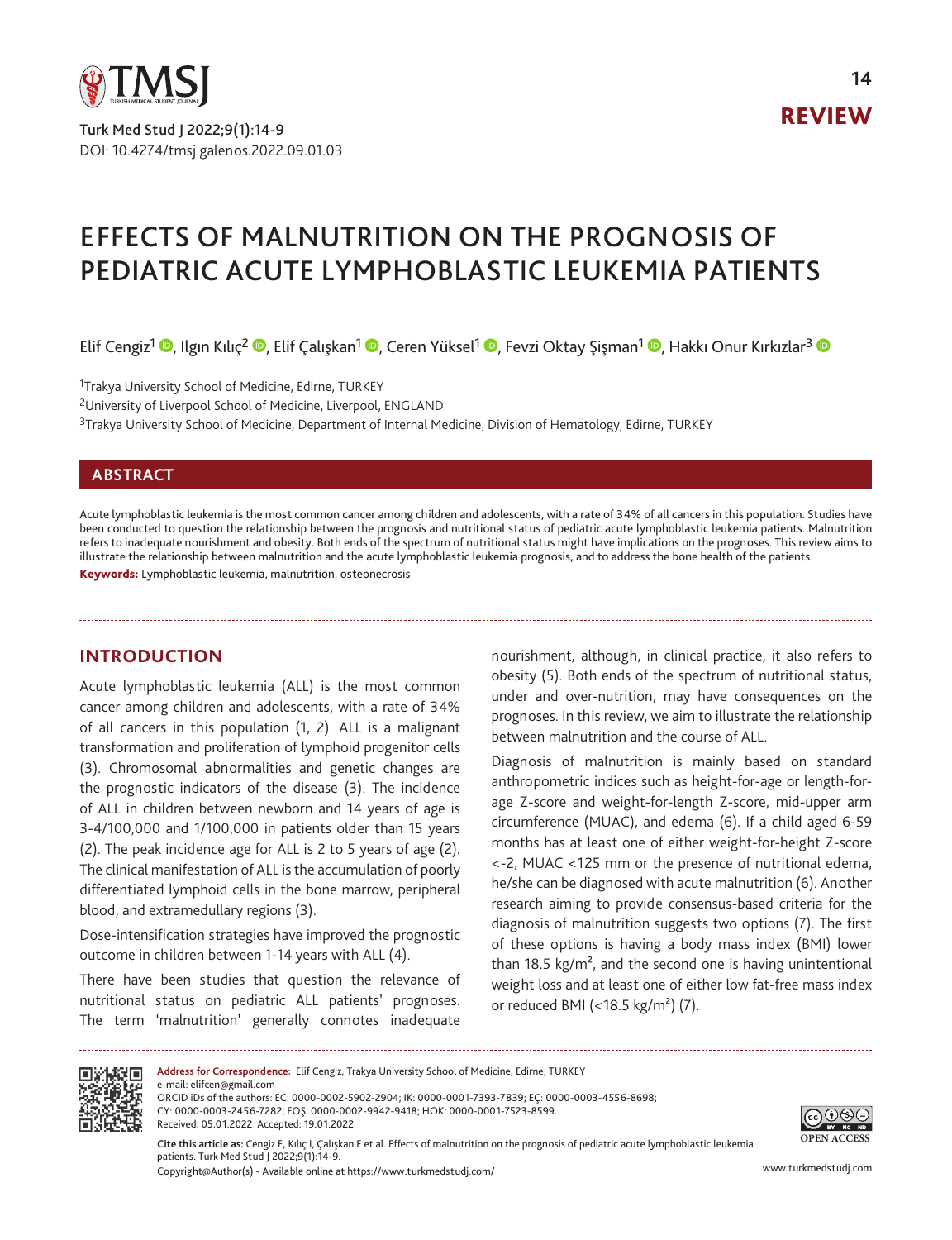#### **Symptoms of Acute Lymphoblastic Leukemia**

Acute lymphoblastic leukemia usually has a variety of nonspecific symptoms (8). Fever caused by leukemia or a secondary infection due to neutropenia is one of these symptoms (2). Shortness of breath due to mediastinum enlargement, bone and joint pain, swelling of lymph nodes, fatigue and lethargy caused by anemia, petechiae and bleeding diathesis connected to thrombocytopenia are also different symptoms of ALL (2, 8).

## **Relevance of Malnutrition with Clinical Outcomes for Patients with Acute Lymphoblastic Leukemia**

Eighty-five percent of all children reside in developing countries, and the well-being of the community is adversely affected by the lack of accessibility to health care, presence of infectious diseases, or undernourishment (9). In developing countries, the prevalence of malnourishment in children under five years old is thought to be between 20% and 71% with an estimate of 43% (9). It is assumed that malnutrition is prevalent in 50% of pediatric cancer patients at diagnosis in the developing world, and in less than 10% in industrialized countries for ALL patients, which rises to 50% for patients with advanced neuroblastoma (9). Despite its value, data relevant to the nutritional aspect of cancer patients' presentations is lacking, especially in developing countries.

Evaluating the nutritional status of patients with malignancies at the time of diagnosis and tracking it during treatment is crucial due to its potential effect on disease progression and course of survival (9).

#### **Nutritional Morbidity at Diagnosis**

In a study conducted with 105 Mexican ALL patients, no evidence of malnutrition was found, as measured by measurements of MUAC and triceps skinfold thickness (TSFT) for three months (10). Another Italian study compared 173 children, newly diagnosed with ALL, to 307 children with non-malignant diseases in terms of anthropometric measures; MUAC and TSFT (11). No statistically significant difference was observed (p=0.077). Studies conducted in Casablanca and Guatemala revealed 20-50% of child patients who were being treated for cancer were malnourished (12, 13). However, a study ran in Northern Mexico pointed out that most pediatric ALL patients were well nourished when diagnosed (14). Another study, by Children's Cancer Group, that concentrated on obesity presentation in accordance with the patients' BMI assessed over 4,000 children and youths with ALL (15). They observed that the event-free survival rate for 5-years was worse in obese patients, with a higher possibility of relapse in patients at and over 10 years of age (15).

Due to these contradictory findings, the presence and prevalence of malnutrition at diagnosing ALL are inconclusive. However, most studies indicate that malnutrition may not be a prevalent problem at the time of ALL diagnosis (12, 14). The need for further assessment to determine the patients' risk of nutritional morbidity perseveres (12, 13).

#### **Nutritional Morbidity During Treatment**

Some researchers believe malnourished patients have decreased tolerance to chemotherapy, altered metabolism for antineoplastic drugs, reduced immunity, are more prone to acquiring more persistent and common infections, and present a higher rate of therapy failure (16, 17).

Lobato-Mendizábal et al. (16) reported that malnourished children had a worse 5-year event-free survival rate (26%) than well-nourished children (83%). They also reported malnourished children had lower cumulative doses of maintenance chemotherapy and had more recurrences (16).

Another group reported that malnourished children, based on weight-for-height analysis, had a significantly higher risk of death in earlier phases of treatment compared to their well-nourished counterparts, the study also concluded that malnourished children were 3.5 times more likely to die during maintenance chemotherapy (17).

Cancer treatment may deepen nutrient deficiencies and cause nutritional morbidity, which shows a necessity for nutritional intervention (16, 17).

## **Nutritional Status and Appetite-regulating Hormones in the Early Treatment of Acute Lymphoblastic Leukemia**

The treatment of ALL aims to achieve normal hematopoiesis, to prevent resistant subclone formation and disease progression to other sites in the body, and to prevent relapse (10). Several treatment modalities differ from each other with the drugs involved in the protocol, but the main object of the treatment protocols depends on a basic strategy (10). Induction, consolidation, and maintenance is the most common three-phase treatment plan. Induction therapy aims to re-establish normal blood cell synthesis (10). The consolidation stage involves using agents to eradicate residual abnormal blood cells (10). These two stages can be considered as early treatment, whereas maintenance therapy aims to prevent relapse (18). Figure 1 shows common agents used in the three-phase treatment processes (8).

In addition to these therapeutic agents, environmental factors like diet and adequate nourishment are crucial for ALL treatment, especially during the early treatment stages since inadequate nutrition can decrease patients' tolerance to chemotherapy and cause reduced immunity, which increases susceptibility to infections and reduces survival

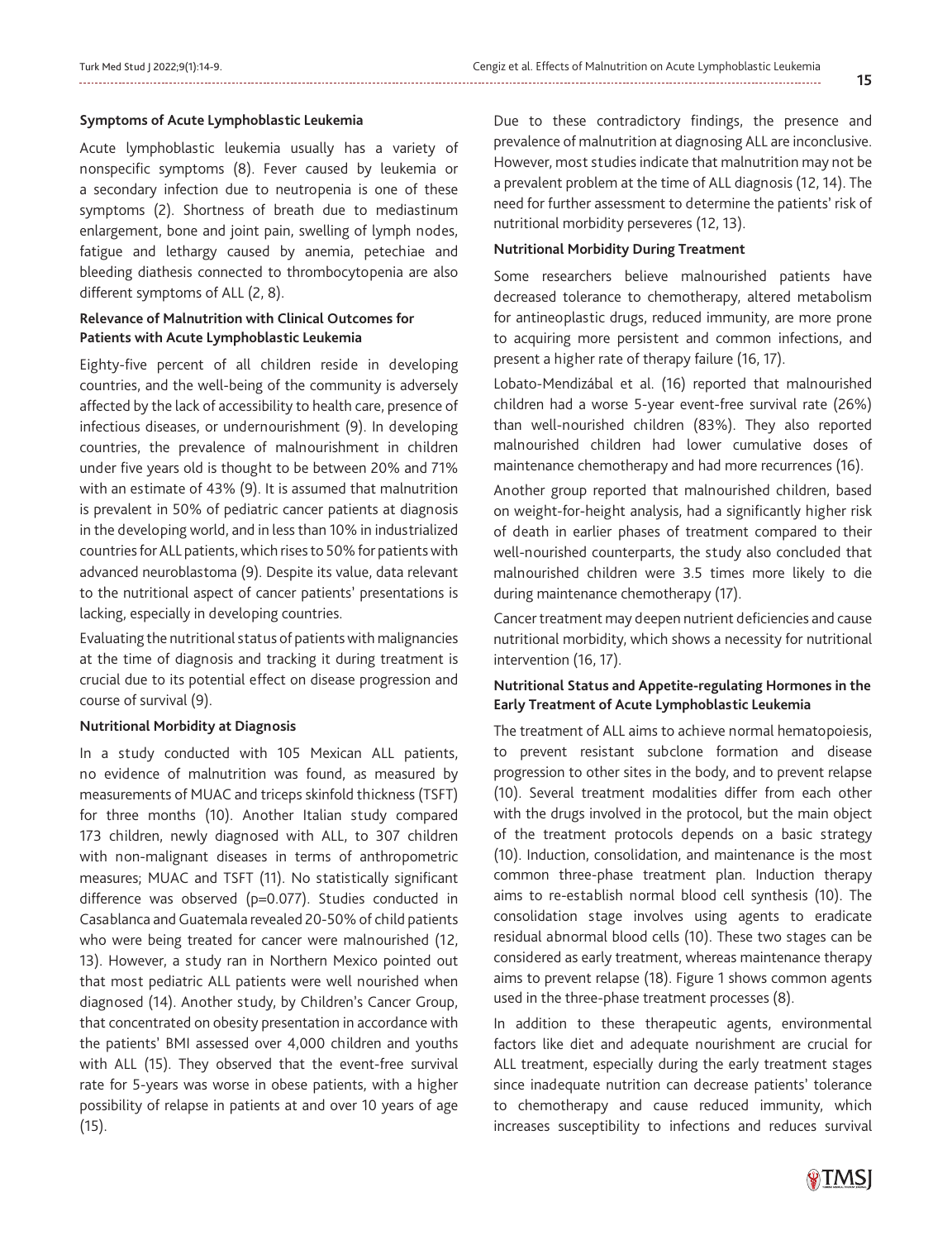

**Figure 1:** Treatment plan for pediatric acute lymphoblastic leukemia, taken from Kato and Manabe (8).

(19). In addition to this, dietary intake is known to contribute to ALL patients' bone health and mass, and certain dietary changes can contribute to the treatment-related toxicity in ALL patients (20).

Food intake is regulated by appetite-regulating hormones such as ghrelin, leptin, insulin, glucagon, and cortisol (21). However, appetite-regulating mechanisms are more complex in pediatric cancer patients (21). Increases and decreases in these hormones can manifest themselves with either weight gain or weight loss during and after ALL treatment, causing patients to be overweight or underweight, both affecting disease progression (21). However, there is no direct correlation between food intake and body composure in pediatric ALL patients, showing the complexity of the energy balance mechanisms involved in cancer (21). This complexity shows that there is a need for early intervention in the dietary status of ALL patients during early treatment stages to decrease the risk of nutritional complications (21).

It is common for newly diagnosed ALL patients to present in an underweight anorexic-cachectic state or an overweight state (22). For example, Brinksma et al. (22) showed that many newly diagnosed ALL patients had lower than predicted Z-scores in growth curves; whereas Ladas et al. (20) showed that 27% of newly diagnosed ALL patients were obese prior to treatment. Similarly, Gomes et al. (21) and Tan et al. (23) showed the percentage to be 21.4% and 24.5%, respectively. In addition, Lindemulder et al. (24) reported that many newly diagnosed pediatric ALL patients' BMIs statistically significantly increased between induction and consolidation treatments.

Studies showed varying results regarding levels of appetite hormones during treatment for ALL. Gomes et al. (21) showed a slight increase in ghrelin levels with no significant change in leptin levels. Park et al. (25) showed decreased leptin levels in pediatric cancer patients compared with healthy patients, whereas Moschovi et al. (26) showed no significant change in leptin levels throughout early treatment. Fasting insulin levels in the study conducted by Esbenshade et al. (27) showed a statistically significant increase during the first year of treatment, including maintenance therapy.

A better understanding of the complex appetite regulation mechanisms in the presence of cancer can lead to the development of more complex therapies for the disease progression of ALL and a better quality of life for ALL patients. On the other hand, ALL is not the sole malignancy that may

cause malnourishment in children (28). In patients with solid tumors, two studies reported the prevalence rate of malnutrition at diagnosis for neuroblastoma to be around 50% (28, 29). One study marked a decrease of 33% in malnutrition in neuroblastoma patients during treatment and 20% after the excision of the tumor (28). Another study reported a 31% malnourishment rate for patients with brain cancer which are medulloblastoma and supratentorial primitive neuroectodermal tumors (30).

These results indicate that malnutrition is a common problem for many childhood cancers along with ALL, and should be handled with care in order to improve the nutritional status of the patients and their quality of life.

## **The Importance of Malnutrition on Acute Lymphoblastic Leukemia and Bone Health**

Musculoskeletal system deformities are frequently observed in children and adolescents with ALL as the disease and its treatment itself have many adverse effects on musculoskeletal health (31-33). Over the last few decades, the cure rate of ALL approached 90%, therefore minimizing the short-term and long-term side effects of ALL and the intensive treatment protocols for ALL on patients' physical functions gained importance (32, 34, 35). Reduced bone turnover, bone mineral density (BMD), bone formation, musculoskeletal pain, in addition to abnormalities in gait, fractures due to osteoporosis, and osteonecrosis (ON) have been reported at diagnosis and during treatment of ALL (32, 34, 36-38).

#### **Bone Mineral Density and Body Composition**

BMD increases until the early thirties in healthy people, but patients with ALL tend to have decreased BMD due to the disease, its treatment, lack of physical activity, and insufficient nutrition (33). Glucocorticoids, especially dexamethasone, have a major role in treating ALL in children as it promotes lysis of leukemic cells; however, it also reduces bone formation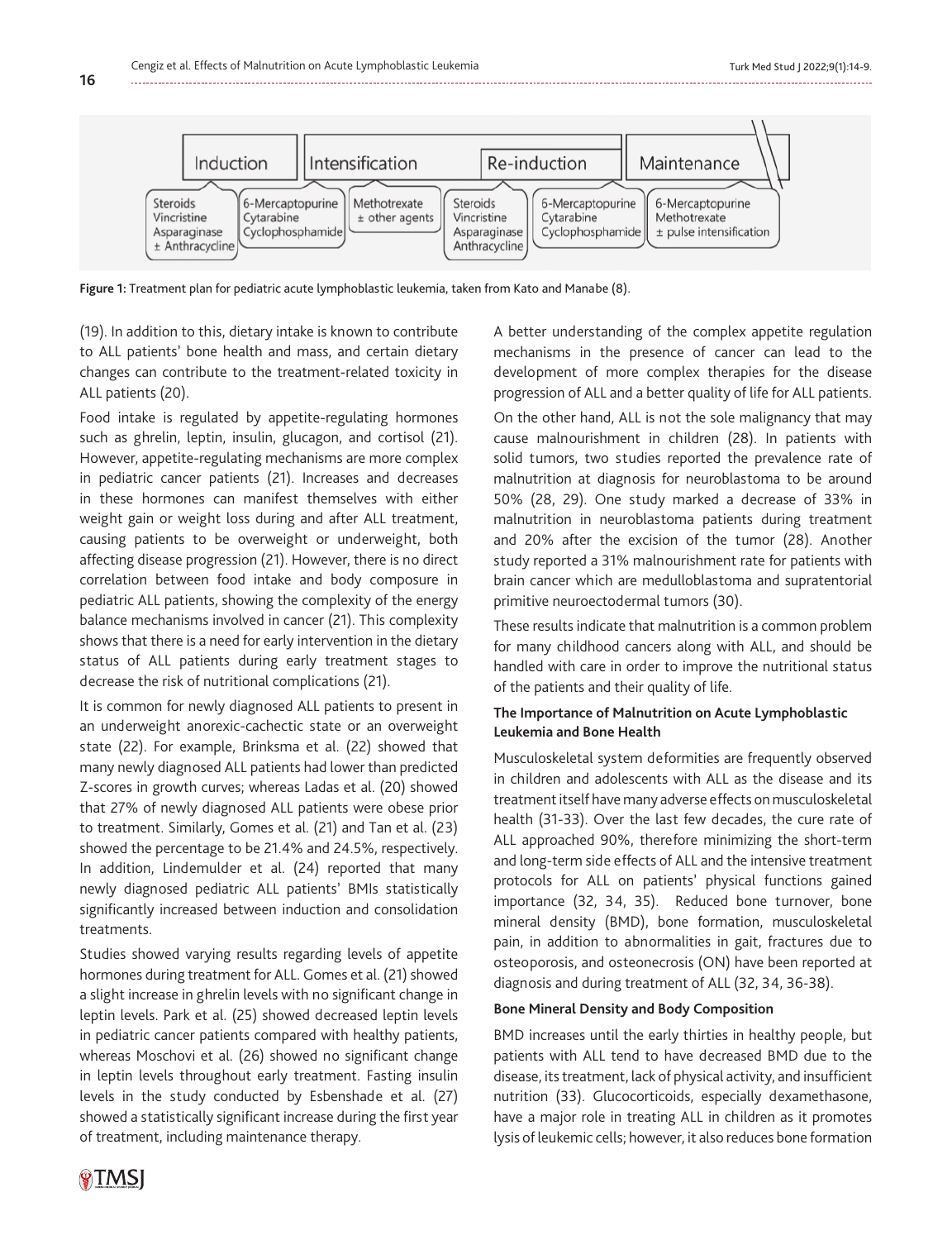by inducing apoptosis of osteoblasts and osteocytes (32, 39). Low BMD in childhood may ensue osteoporotic fractures later in life (39). Research by Alos et al. (40) revealed that 16% of children with ALL had vertebral fractures one year after beginning ALL treatment. The leukemic process has also been linked with low bone turnover as the leukemic cells secrete osteoblast-inhibiting factors and parathyroid hormone-related peptides (39).

In an effort to minimize the effect of low BMD in ALL survivors later in life, patients are often provided nutritional counseling and supplementation, such as vitamin D and calcium. A study conducted by Kaste et al. (41) showed that these treatments did not significantly remediate the low BMD over a two-year period.

Unfortunately, few studies have been conducted on the effects of nutritional deficiencies on bone health in ALL patients and survivors. However, one study suggests that it is possible to prevent the bone health complications of ALL treatment when the patient follows a nutrient-dense diet (42).

# **Osteonecrosis**

Osteonecrosis is one of the most common and significant sequelae of ALL treatment, causing serious pain, decreased mobility, and joint collapse and therefore reduces long-term survivors' life quality (43). Previous studies show various results on the prevalence (1.6-17.6%) and risk factors of ON presentation during or after the antileukemic treatment (41). A study conducted by Mattano et al. (44) between 1989 and 1995 revealed 9.3% of 1,409 children with ALL experienced ON within 3 years after diagnosis. Another study reported the prevalence of ON observed in patients undergoing intensive chemotherapy for ALL as 1.6% (45). These different outcomes may stem from different types (dexamethasone, prednisone) or dosages of glucocorticoids, adolescent age at diagnosis, or radiation exposure (46). Kadan-Lottick et al. (46) also confirmed that patients treated with dexamethasone were 30% more likely to develop ON than patients treated with prednisone.

# **CONCLUSION**

There have been several studies about the relationship between ALL prognosis and malnutrition. As it can be seen in this review, the results are quite diverse. There are many different methods for evaluating the nutritional status of the patients. The lack of a standardized method could be the reason of these contradictory results. The reason of the discrepancies between findings might also be due to the differences in sample sizes, cohort characteristics, and chemotherapeutic agents used in different studies. Larger

trials examining appetite-regulating hormone levels and ALL disease progression are needed for better comparison. Therefore, it is not correct to compare every study. Nutritional status should still be considered, as ALL requires long-term treatment and has implications for both patients' quality of life and survival rates.

Adequate nourishment is crucial especially during the early treatment stages since inadequate nutrition could decrease the tolerance to chemotherapy as well as reduced immunity, and has negative effects on hematopoiesis (22, 47). It can lead to impaired production of blood cells, causing leucopenia and anemia. Furthermore, severe protein malnutrition in newborns and infants is related to atrophy in bone marrow and thymus, immature T cell number in the periphery rises and CD4/CD8 ratio decreases (47). These effects of malnutrition can reduce the patient's immunity, which could make the patient more susceptible to infections affecting survival rate (47).

There is a growing understanding that malnutrition is complex and reflects a range of overlapping comorbidities that are not fully understood.

Patients with ALL have a high recovery rate even with chemotherapy alone, and these patients have a good chance of living a long, healthy life after treatment. Therefore, clinicians should be aware of the importance of nutritional status and focus on patients' quality of life during treatment.

### **Ethics Committee Approval:** N/A

#### **Informed Consent:** N/A

**Conflict of Interest:** The authors declared no conflict of interest.

**Author Contributions:** Concept: E.C., I.K., E.Ç., C.Y., F.O.Ş., H.O.K., Design: E.C., I.K., E.Ç., C.Y., F.O.Ş., H.O.K., Supervision: E.C., I.K., E.Ç., C.Y., F.O.Ş., H.O.K., Resources: E.C., I.K., E.Ç., C.Y., F.O.Ş., H.O.K., Materials: E.C., I.K., E.Ç., C.Y., F.O.Ş., H.O.K., Data Collection and/ or Processing: E.C., I.K., E.Ç., C.Y., F.O.Ş., H.O.K., Analysis and/or Interpretation: E.C., I.K., E.Ç., C.Y., F.O.Ş., H.O.K., Literature Search: E.C., I.K., E.Ç., C.Y., F.O.Ş., H.O.K., Writing Manuscript: E.C., I.K., E.Ç., C.Y., F.O.Ş., H.O.K., Critical Review: E.C., I.K., E.Ç., C.Y., F.O.Ş., H.O.K.

**Financial Disclosure:** The authors declared that this study received no financial support.

### **REFERENCES**

- 1. Khalid A. Evaluation of the nutritional status in children with acute lymphoblastic leukemia and its effect on the outcome of induction in a developing country. J Clin Oncol 2017;35:e22004. [\[Crossref\]](https://doi.org/10.1200/JCO.2017.35.15_suppl.e22004)
- 2. Onciu M. Acute lymphoblastic leukemia. Hematol Oncol Clin North Am 2009;23:655-74. [[Crossref\]](https://doi.org/10.1016/j.hoc.2009.04.009)

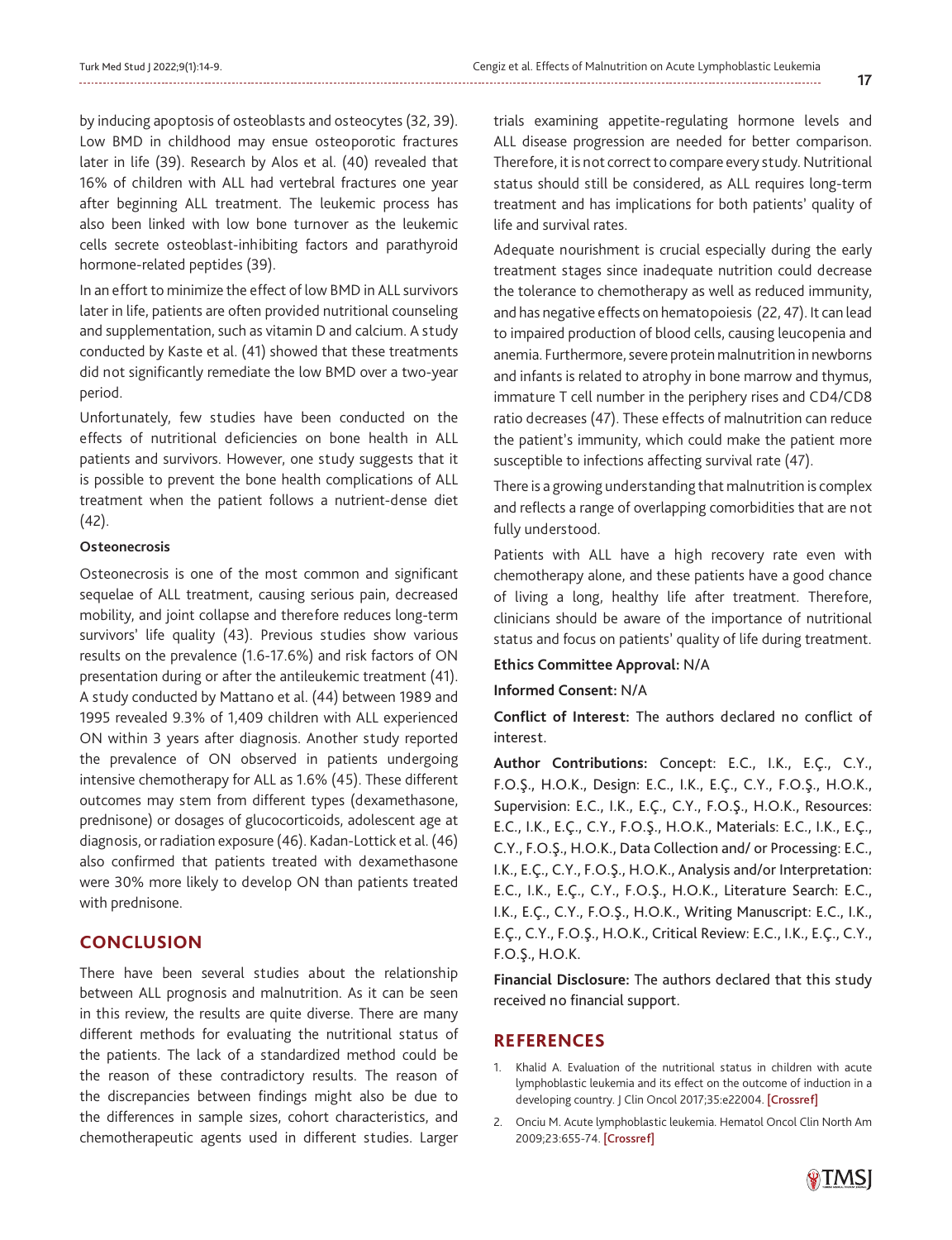- **18**
- 3. Terwilliger T, Abdul-Hay M. Acute lymphoblastic leukemia: a comprehensive review and 2017 update. Blood Cancer J 2017;7:e577. [[Crossref\]](https://doi.org/10.1038/bcj.2017.53)
- 4. Malard F, Mohty M. Acute lymphoblastic leukaemia. Lancet 2020;395:1146-62. [[Crossref\]](https://doi.org/10.1016/S0140-6736(19)33018-1)
- 5. Barr RD, Gomez-Almaguer D, Jaime-Perez JC et al. Importance of Nutrition in the Treatment of Leukemia in Children and Adolescents. Arch Med Res 2016;47:585-92. [[Crossref\]](https://doi.org/10.1016/j.arcmed.2016.11.013)
- 6. Bhutta ZA, Berkley JA, Bandsma RHJ et al. Severe childhood malnutrition. Nat Rev Dis Primers 2017;3:17067. [\[Crossref\]](https://doi.org/10.1038/nrdp.2017.67)
- 7. Cederholm T, Bosaeus I, Barazzoni R et al. Diagnostic criteria for malnutrition - An ESPEN Consensus Statement. Clin Nutr 2015;34:335- 40. [\[Crossref\]](https://doi.org/10.1016/j.clnu.2015.03.001)
- 8. Kato M, Manabe A. Treatment and biology of pediatric acute lymphoblastic leukemia. Pediatr Int 2018;60:4-12. [\[Crossref\]](https://doi.org/10.1111/ped.13457)
- 9. Sala A, Pencharz P, Barr RD. Children, cancer, and nutrition--A dynamic triangle in review. Cancer 2004;100:677-87. [\[Crossref\]](https://doi.org/10.1002/cncr.11833)
- 10. Mejía-Arangure JM, Fajardo-Gutíerrez A, Bernáldez-Ríos R et al. Nutritional state alterations in children with acute lymphoblastic leukemia during induction and consolidation of chemotherapy. Arch Med Res 1997;28:273-9. [[Crossref\]](https://pubmed.ncbi.nlm.nih.gov/9204621/)
- 11. Uderzo C, Rovelli A, Bonomi M et al. Nutritional status in untreated children with acute leukemia as compared with children without malignancy. J Pediatr Gastroenterol Nutr 1996;23:34-7. [\[Crossref\]](https://doi.org/10.1097/00005176-199607000-00007)
- 12. Tazi I, Hidane Z, Zafad S et al. Nutritional status at diagnosis of children with malignancies in Casablanca. Pediatr Blood Cancer 2008;51: 495-8. [[Crossref\]](https://doi.org/10.1002/pbc.21689)
- 13. Antillon F, de Maselli T, Garcia T et al. Nutritional status of children during treatment for acute lymphoblastic leukemia in the Central American Pediatric Hematology Oncology Association (AHOPCA): preliminary data from Guatemala. Pediatr Blood Cancer 2008;50(2 Suppl):502-5; discussion 517. [[Crossref\]](https://doi.org/10.1002/pbc.21398)
- 14. Jaime-Pérez JC, González-Llano O, Herrera-Garza JL et al. Assessment of nutritional status in children with acute lymphoblastic leukemia in Northern México: A 5-year experience. Pediatr Blood Cancer 2008;50(2 Suppl):506-8; discussion 517. [\[Crossref\]](https://doi.org/10.1002/pbc.21397)
- 15. Butturini AM, Dorey FJ, Lange BJ et al. Obesity and outcome in pediatric acute lymphoblastic leukemia. J Clin Oncol 2007;25:2063-9.[[Crossref\]](https://doi.org/10.1200/JCO.2006.07.7792)
- 16. Lobato-Mendizábal E, Ruiz-Argüelles GJ, Marín-López A. Leukaemia and nutrition. I: Malnutrition is an adverse prognostic factor in the outcome of treatment of patients with standard-risk acute lymphoblastic leukaemia. Leuk Res 1989;13:899-906. [[Crossref\]](https://doi.org/10.1016/0145-2126(89)90043-x)
- 17. Gómez-Almaguer D, Ruiz-Argüelles GJ, Ponce-de-León S. Nutritional status and socio-economic conditions as prognostic factors in the outcome of therapy in childhood acute lymphoblastic leukemia. Int J Cancer Suppl 1998;11:52-5. [\[Crossref\]](https://doi.org/10.1002/(SICI)1097-0215(1998)78:11+<52::AID-IJC15>3.0.CO;2-3)
- 18. Tebeje NB, Bikes GA, Abebe SM et al. Prevalence and major contributors of child malnutrition in developing countries: systematic review and meta-analysis. J Child Obes 2017;2:16. [\[Crossref\]](https://doi.org/10.21767/2572-5394.100037)
- 19. Fayh APT, Bezerra ADL, Friedman R. Appetite hormones in children and adolescents with cancer: a systematic review of observational studies. Nutr Hosp 2018;35:201-10. [\[Crossref\]](https://doi.org/10.20960/nh.1221)
- 20. Ladas EJ, Orjuela M, Stevenson K et al. Dietary intake and childhood leukemia: The Diet and Acute Lymphoblastic Leukemia Treatment (DALLT) cohort study. Nutrition 2016;32:1103-9.e1. [[Crossref\]](https://doi.org/10.1016/j.nut.2016.03.014)

21. Gomes CC, Silva CCGD, Nascimento PRPD et al. Nutritional status and appetite-regulating hormones in early treatment of acute lymphoblastic leukemia among children and adolescents: a cohort study. Sao Paulo Med J 2020;138:118-25. [[Crossref\]](https://doi.org/10.1590/1516-3180.2019.0307.r1.19112019)

- 22. Brinksma A, Roodbol PF, Sulkers E et al. Weight and height in children newly diagnosed with cancer. Pediatr Blood Cancer 2015;62:269- 73. [\[Crossref\]](https://doi.org/10.1002/pbc.25301)
- 23. Tan SY, Poh BK, Nadrah MH et al. Nutritional status and dietary intake of children with acute leukaemia during induction or consolidation chemotherapy. | Hum Nutr Diet 2013;26 Suppl 1:23-33. [\[Crossref\]](https://doi.org/10.1111/jhn.12074)
- 24. Lindemulder SJ, Stork LC, Bostrom B et al. Survivors of standard risk acute lymphoblastic leukemia do not have increased risk for overweight and obesity compared to non-cancer peers: a report from the Children's Oncology Group. Pediatr Blood Cancer 2015;62:1035-41. [\[Crossref\]](https://doi.org/10.1002/pbc.25411)
- 25. Park SH, Jung MH, Chung NG et al. Serum ghrelin and leptin concentrations in children with cancer: comparisons with normal children. Korean | Pediatr 2007;50:905-11. [[Crossref\]](https://www.koreascience.or.kr/article/JAKO200710103450525.pdf)
- 26. Moschovi M, Trimis G, Vounatsou M et al. Serial plasma concentrations of adiponectin, leptin, and resistin during therapy in children with acute lymphoblastic leukemia. J Pediatr Hematol Oncol 2010;32:e8- 13. [\[Crossref\]](https://doi.org/10.1097/MPH.0b013e3181b8a50c)
- 27. Esbenshade AJ, Simmons JH, Koyama T et al. Obesity and insulin resistance in pediatric acute lymphoblastic leukemia worsens during maintenance therapy. Pediatr Blood Cancer 2013;60:1287-91. [\[Crossref\]](https://doi.org/10.1002/pbc.24489)
- 28. Green GJ, Weitzman SS, Pencharz PB. Resting energy expenditure in children newly diagnosed with stage IV neuroblastoma. Pediatr Res 2008;63:332-6. [\[Crossref\]](https://doi.org/10.1203/PDR.0b013e318163a2d4)
- 29. Rickard KA, Foland BB, Detamore CM et al. Effectiveness of central parenteral nutrition versus peripheral parenteral nutrition plus enteral nutrition in reversing protein-energy malnutrition in children with advanced neuroblastoma and Wilms' tumor: a prospective randomized study. Am J Clin Nutr 1983;38:445-56. [\[Crossref\]](https://doi.org/10.1093/ajcn/38.3.445)
- 30. Bakish J, Hargrave D, Tariq N et al. Evaluation of dietetic intervention in children with medulloblastoma or supratentorial primitive neuroectodermal tumors. Cancer 2003;98:1014-20. [\[Crossref\]](https://doi.org/10.1002/cncr.11598)
- 31. Mostoufi-Moab S, Halton J. Bone morbidity in childhood leukemia: epidemiology, mechanisms, diagnosis, and treatment. Curr Osteoporos Rep 2014;12:300-12. [[Crossref\]](https://doi.org/10.1007/s11914-014-0222-3)
- 32. Ward LM, Ma J, Lang B et al. Bone Morbidity and Recovery in Children With Acute Lymphoblastic Leukemia: Results of a Six-Year Prospective Cohort Study. J Bone Miner Res 2018;33:1435-43. [\[Crossref\]](https://doi.org/10.1002/jbmr.3447)
- 33. Inaba H, Cao X, Han AQ et al. Bone mineral density in children with acute lymphoblastic leukemia. Cancer 2018;124:1025-35. [\[Crossref\]](https://doi.org/10.1002/cncr.31184)
- 34. van der Sluis IM, van den Heuvel-Eibrink MM, Hählen K et al. Altered bone mineral density and body composition, and increased fracture risk in childhood acute lymphoblastic leukemia. J Pediatr 2002;141:204-10. **[\[Crossref\]](https://doi.org/10.1067/mpd.2002.125728)**
- 35. Cox CL, Zhu L, Kaste SC et al. Modifying bone mineral density, physical function, and quality of life in children with acute lymphoblastic leukemia. Pediatr Blood Cancer 2018;65:10.1002/pbc.26929. [\[Crossref\]](https://doi.org/10.1002/pbc.26929)
- 36. Halton JM, Atkinson SA, Fraher L et al. Altered mineral metabolism and bone mass in children during treatment for acute lymphoblastic leukemia. J Bone Miner Res 1996;11:1774-83. [[Crossref\]](https://doi.org/10.1002/jbmr.5650111122)
- 37. Marinovic D, Dorgeret S, Lescoeur B et al. Improvement in bone mineral density and body composition in survivors of childhood